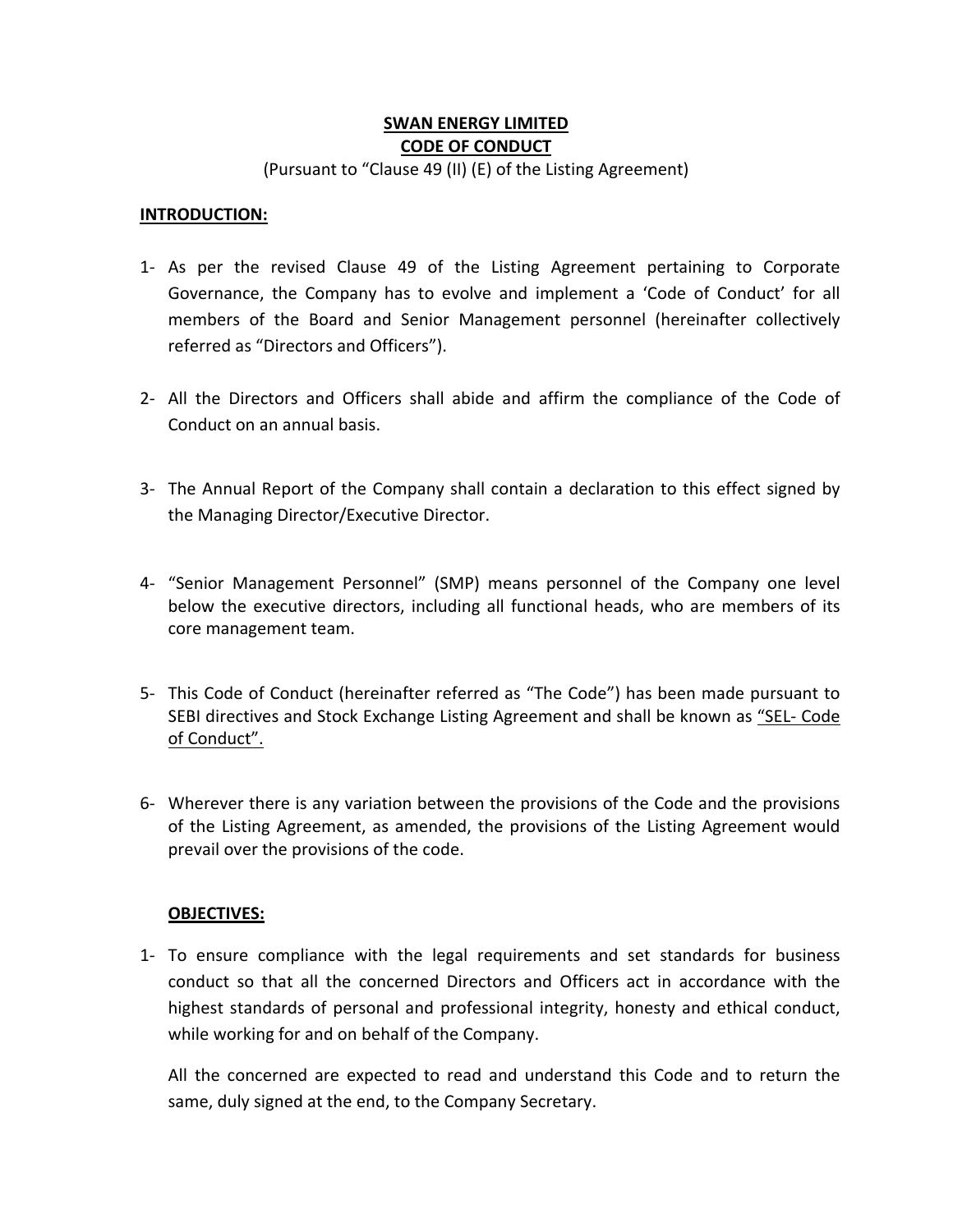# **"SEL‐ Code of Conduct"**

#### **DUTIES AND RESPONSIBILITIES:**

All Directors and Officers shall observe and implement following Code of Conduct in their official day to day activities;

#### a. **Sincere, Honest and Ethical Conduct**

All Directors and Officers:

- i‐ shall observe the highest standard of personal & professional integrity, honesty and ethical conduct;
- ii- should act in good faith, responsibly with due care, competence and diligence, which shall be free from fraud and deception;
- iii- shall act in the best interest of the Company and fulfill their fiduciary obligations without allowing their independent judgments to be subordinated or jeopardized;
- iv‐ shall remain committed and devote full attention for optimizing the growth of the Company by adopting the best of the Corporate Governance practices and ethics.

#### b. **Statutory Compliances**

All Directors and Officers:

- i-<br>
Should take utmost care and pay full attention towards compliance of all applicable Rules, Regulations, Orders, Laws in letter and spirit;
- ii- are expected to acquire up-to-date knowledge of all the applicable enactments;
- iii- shall recognize potential violations/ non-compliance/dangers and report the same to the Board;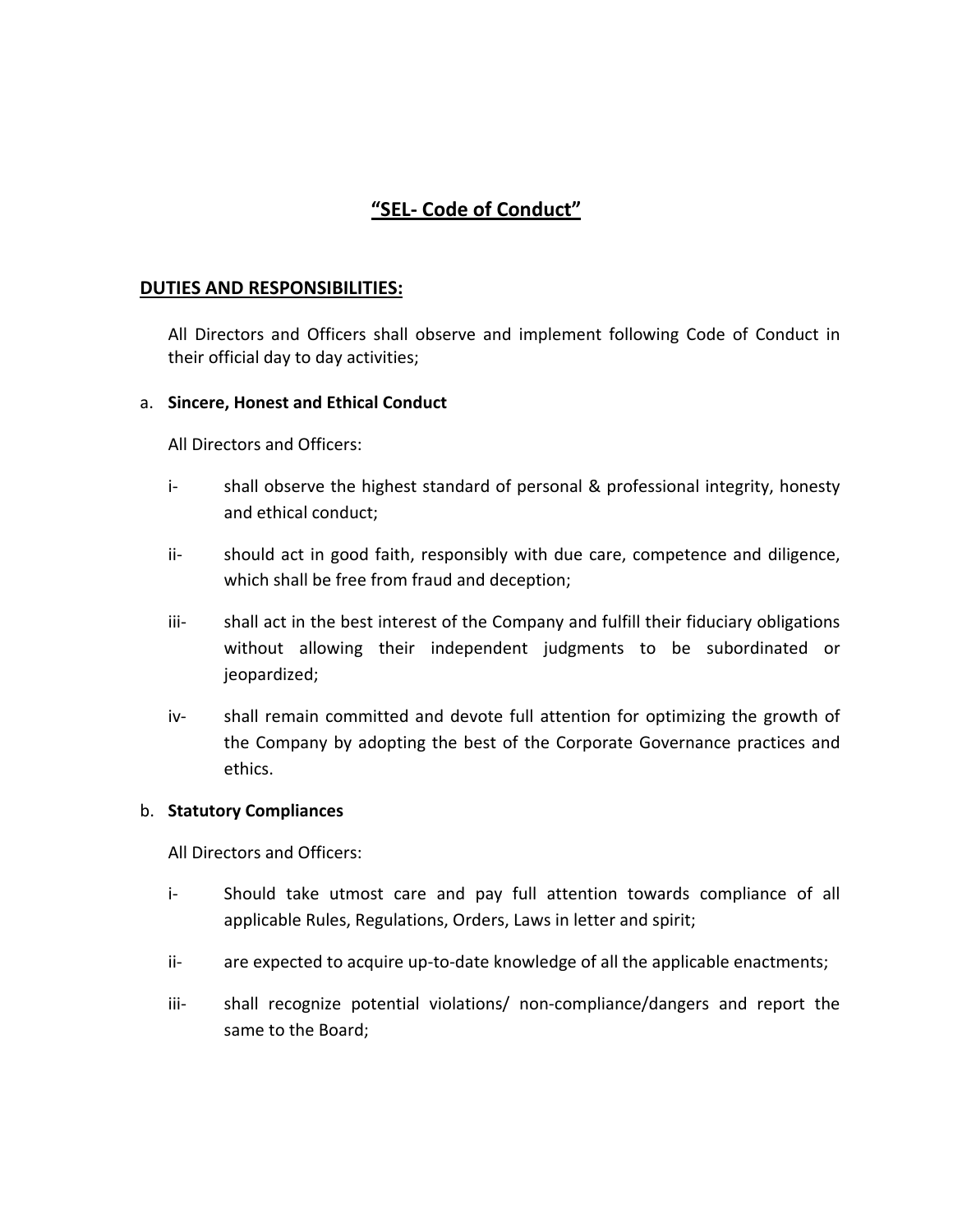#### **c. Duties of Independent director**

The independent directors shall ‐

- i‐ undertake appropriate induction and regularly update and refresh their skills, knowledge and familiarity with the company;
- ii- seek appropriate clarification or amplification of information and, where necessary, take and follow appropriate professional advice and opinion of outside exports at the expense of the company;
- iii‐ strive to attend all meetings of the Board of Directors and of the Board committees of which he is a member;
- iv‐ participate constructively and actively in the committees of the Board in which they are chairpersons or members;
- v‐ strive to attend the general meetings of the company;
- vi- where they have concerns about the running of the company or a proposed action, ensure that these are addressed by the Board and, to the extent that they are not resolved, insist that their concerns are recorded in the minutes of the Board meeting;
- vii- keep themselves well informed about the company and the external environment in which it operates;
- viii‐not to unfairly obstruct the functioning of an otherwise proper Board or committee of the Board;
- ix‐ pay sufficient attention and ensure that adequate deliberations are held before approving related party transactions and assure themselves that the same are in the interest of the company;
- x‐ ascertain and ensure that the company has an adequate and functional vigil mechanism and to ensure that the interests of a person who uses such mechanism are not prejudicially affected on account of such use;
- xi‐ report concerns about unethical behaviour, actual or suspected fraud or violation of the company's code of conduct or ethics policy;
- xii‐ acting within his authority, assist in protecting the legitimate interests of the company, shareholders and its employees;
- xiii‐ not disclose confidential information, including commercial secrets, technologies, advertising and sales promotion plans, unpublished price sensitive information, unless such disclosure is expressly approved by the Board or required by law.

# d. **Conflicts of interest**

A Conflict of interest impairs ability of the Directors/Officers to exercise prudent judgment for and on behalf of the Company and is not at all in the interest of the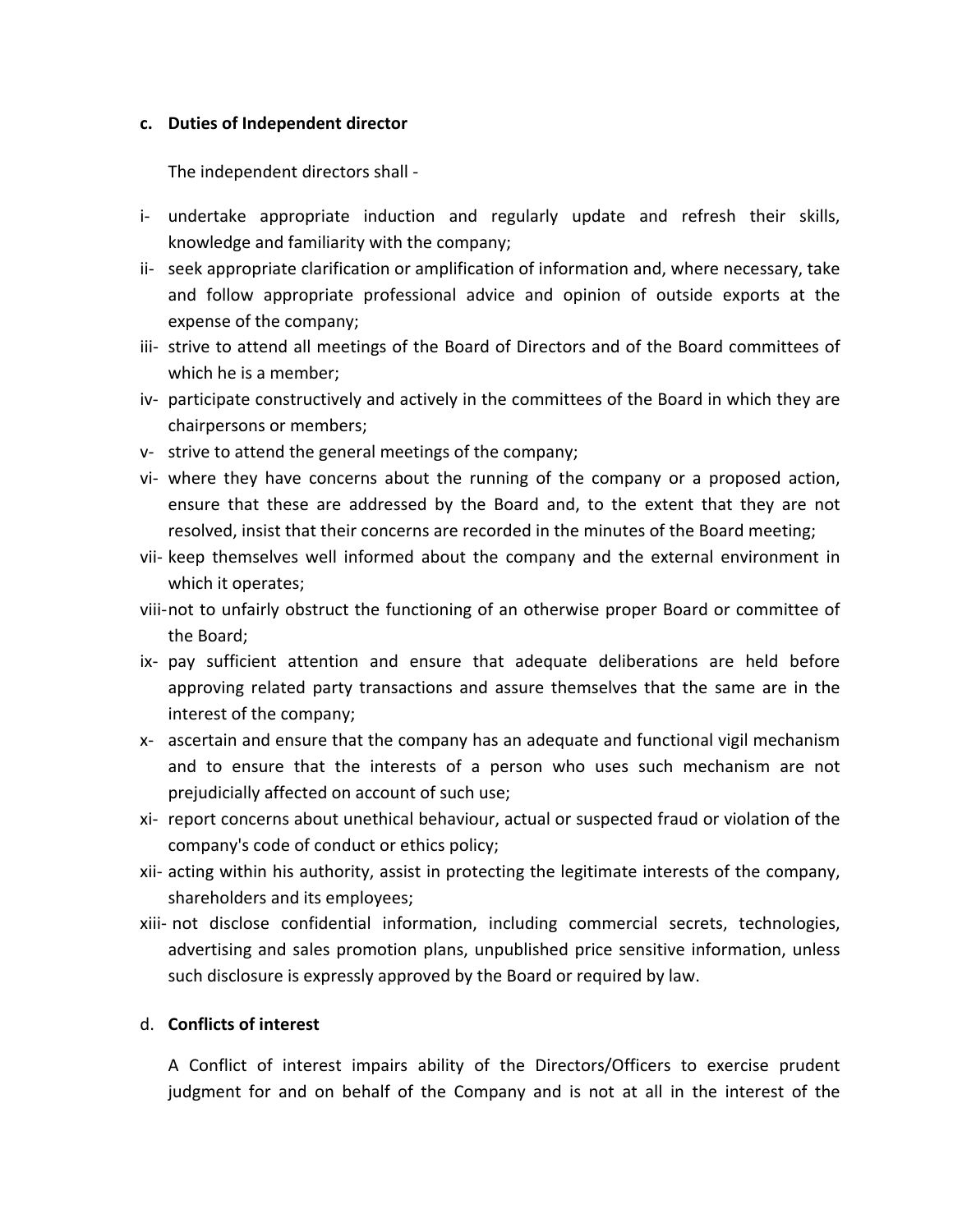Company. All Directors and Officers shall avoid situations where a conflict of interest might occur or appear to occur on account of personal transactions and investments which conflicts with interest of the Company. A Conflict of interest may exist or arise when:

- i‐ any personal or professional interest is adverse or may appear to be adverse to the interest of the Company; or
- ii- a Director or Officer or member of his/her family or firm/an organization with which the Director/Officer, or member of his or her family or firm, an organization with which the Director/Officer is directly or through relatives or otherwise is affiliated, receives improper personal benefits as result of his/her position as the Director/Officer of the Company.

Following engagements / activities may be treated as Conflicts of Interest with the Company:‐

- i- Outside employment that interferes with the performance / responsibilities towards the company and/or is otherwise in conflict with or prejudicial to the Company;
- ii- Outside Directorships in any other Company that competes with the Company;
- iii- Related Party transactions. If such transactions are unavoidable, then it should be fully disclosed to the Board and no preferential treatment shall be given to any relative/firm/company, with whom such transaction is undertaken.

# e. **Corporate Opportunities**

No Director and/or Officer shall exploit for their own personal gain any opportunity that are discovered through the use of corporate property, information or position unless the Company declines to pursue any such opportunity.

# f. **Protection of Assets**

All Directors and Officers shall take utmost care and full responsibility to ensure that the Assets of the Company are not misused, misappropriated, loaned to others or sold or donated without appropriate authorization and realization.

# g. **Confidentiality of Information**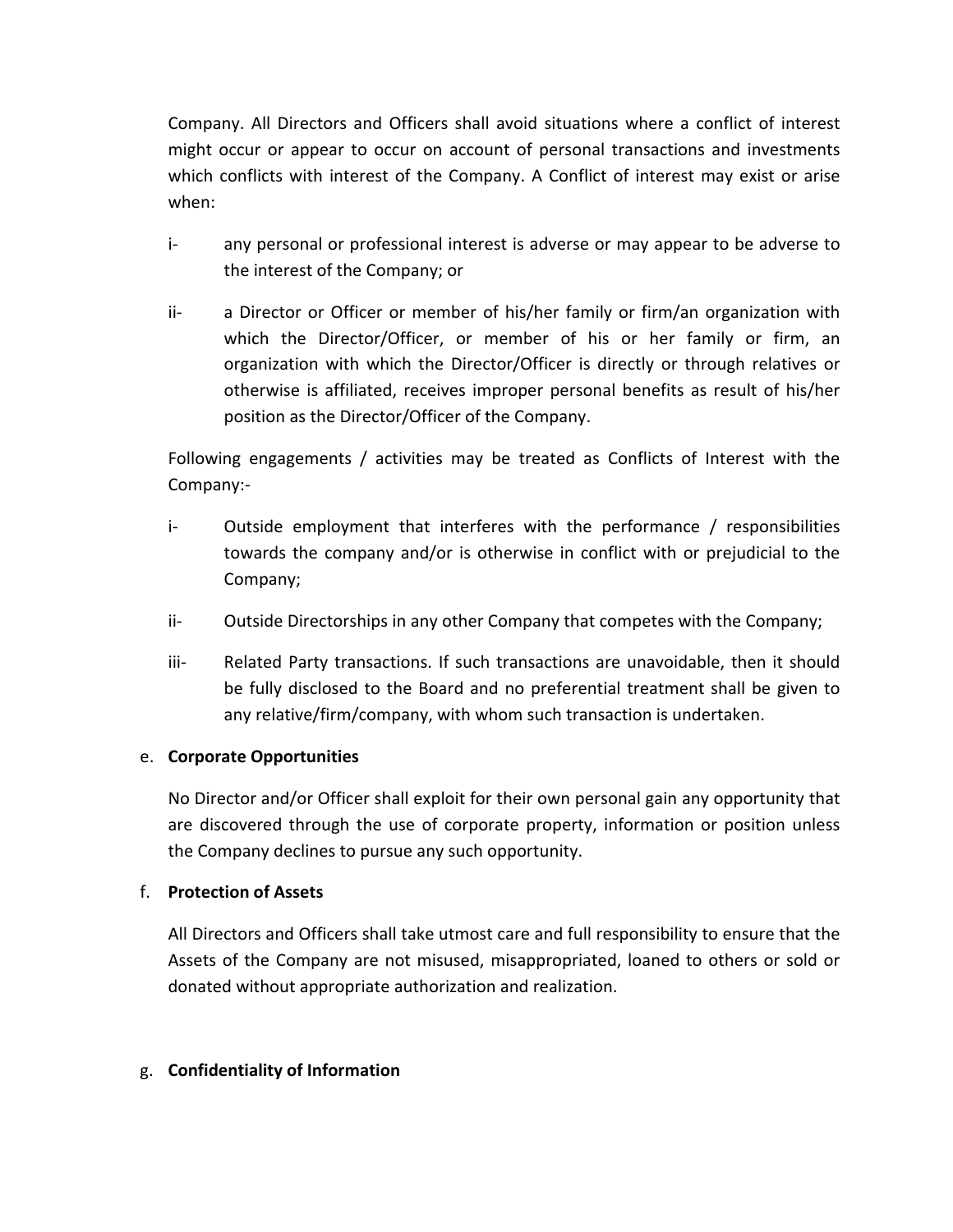The Company's confidential information includes, inter‐alia, product mix, product plans, product architectures, source codes, road maps, names and list of customers / dealers / employees, financial information, research data etc. All such information shall be held strictly under confidence unless required to be disclosed by any Law.

#### h. **Insider Trading**

All Directors and Officers:

- i‐ shall strictly ensure compliance of Insider Trading Regulations of the SEBI;
- ii-<br>shall not derive any benefit, directly or indirectly, whatsoever, from access to and possession of the inside information;
- iii- shall not assist others to derive benefits by giving investment advice;

# **i. Health, Safety and Environment**

All Directors and Officers:

- i‐ shall strictly ensure compliance of all Rules & Regulations pertaining to health and safety;
- ii- shall provide safe, healthy, hygienic working environment for the conduct of its business affairs;
- iii‐ shall comply with all Rules & Regulations regarding the preservation of environment;
- iv- shall prevent wasteful use of natural resources;
- v‐ shall minimize any hazardous impact of development, production, use and disposal of any of its product or service on the ecological environment;

# j. **Gifts and Donations**

No Director and/or Officer shall receive, offer or make, directly or indirectly, any illegal payments, remunerations, gifts, donations or comparable benefits, which are intended to or perceived to obtain business or uncompetitive favours for the conduct of its business.

#### **k. Quality of Product and Services**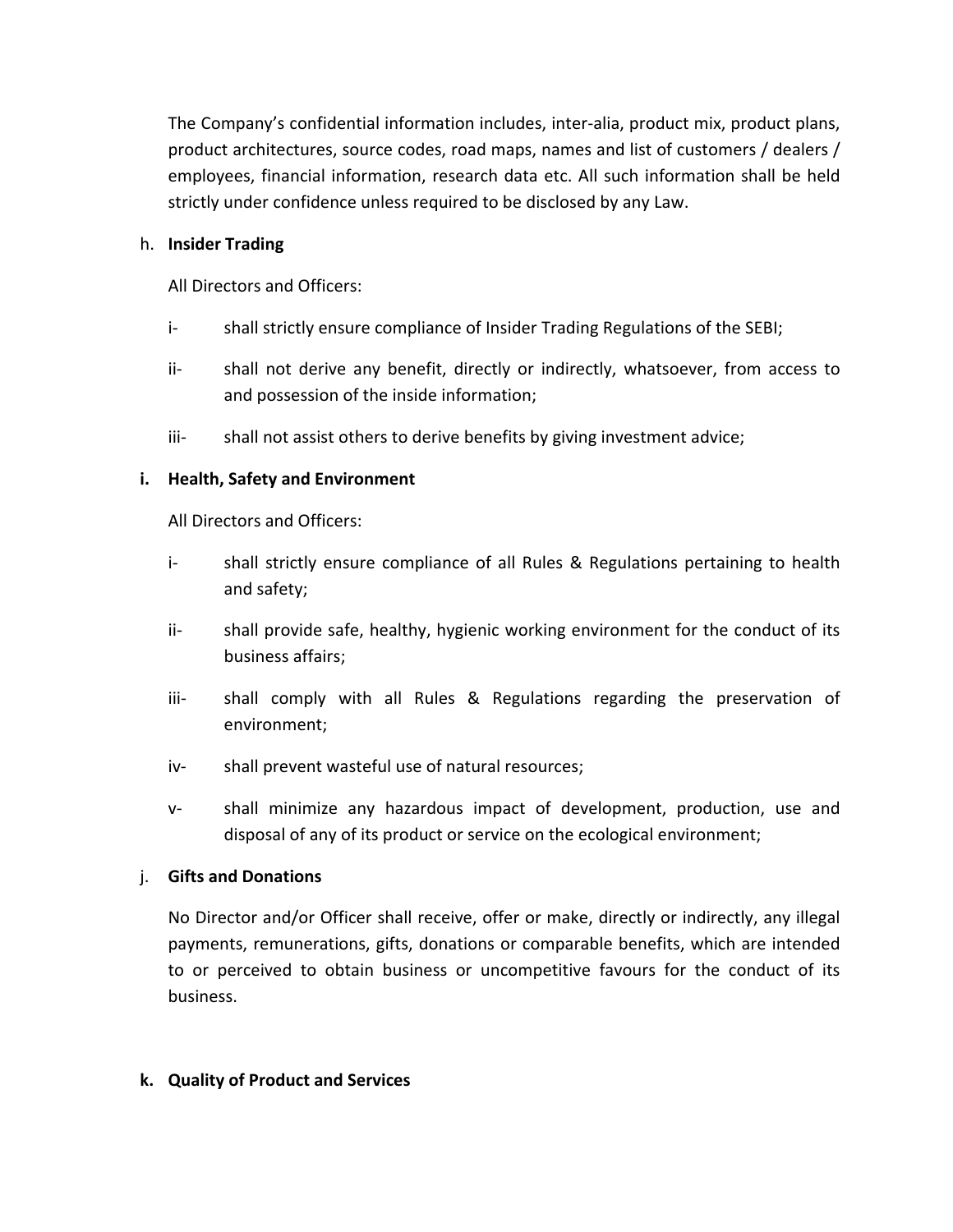All Directors and Officers:

- i-<br>shall remain committed to supply goods and services of the highest quality standards;
- ii- shall ensure and implement system of effective after sales services;
- iii-<br>
shall put in place effective system for customers feedback to ensure their total satisfaction;
- iv‐ shall ensure to meet all required national quality standards for its goods and services;
- v-<br>shall endeavor to achieve international quality standards for its goods and services;

#### **l. Others**

- i‐ All Board members and SMP shall always act in a bona fide manner and exercise power with great care and caution with due diligence to the best of their ability individually and collectively with respect to the work and activity relating to the company.
- ii‐ All Board members and SMP shall maintain the highest standard of personal integrity, truthfulness, honesty and fortitude in discharge of their duties in order to inspire public confidence and shall not engage in acts discreditable to their responsibilities.
- iii‐ The Board members and SMP shall exercise powers to the extent provided for and in conformity with the provisions of the Companies Act, 1956, Clause 49 of the Listing Agreement and Memorandum and Articles of Association of the company and as per the power delegated to and vested in them.

#### **m. Disciplinary Actions**

- i‐ The matters covered in the 'Code' are of utmost importance to the Company, its shareholders, business partners and associates;
- ii- The 'Code' is essential to the Company's ability to conduct its business in accordance with its stated values.